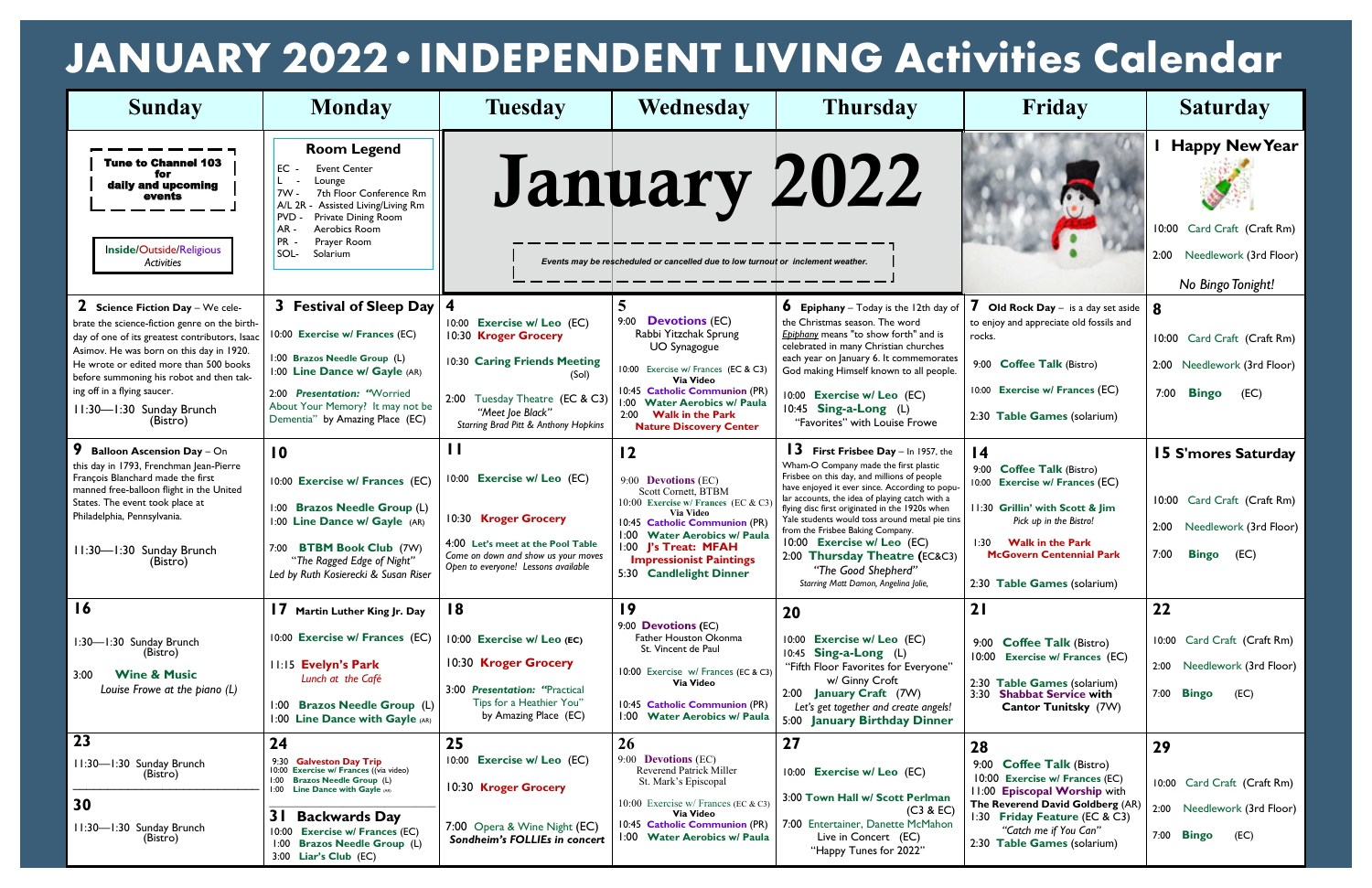**Brazos Towers At Bayou Manor || Assisted Living Activities Calendar**

| <b>JANUARY 2022 • ASSISTED LIVING Activities Calendar</b>                                                                                                                       |                                                                                                                                                                         |                                                                                                                                                                   |                                                                                                                                                                                                           |                                                                                                                                                                                                          |                                                                                                                                                                         |                                                                                                                                                                             |
|---------------------------------------------------------------------------------------------------------------------------------------------------------------------------------|-------------------------------------------------------------------------------------------------------------------------------------------------------------------------|-------------------------------------------------------------------------------------------------------------------------------------------------------------------|-----------------------------------------------------------------------------------------------------------------------------------------------------------------------------------------------------------|----------------------------------------------------------------------------------------------------------------------------------------------------------------------------------------------------------|-------------------------------------------------------------------------------------------------------------------------------------------------------------------------|-----------------------------------------------------------------------------------------------------------------------------------------------------------------------------|
| Sunday                                                                                                                                                                          | <b>Monday</b>                                                                                                                                                           | <b>Tuesday</b><br>January 2022                                                                                                                                    | Wednesday                                                                                                                                                                                                 | Thursday                                                                                                                                                                                                 | Friday                                                                                                                                                                  | Saturday<br>8:00- Daily Chronicles Delivered<br>to Rooms<br>10:00- Chair Exercise AR3<br>1:00- Room Visits W/ Activity<br><b>Cart</b><br>2:30- BINGO! DR3<br>New Year's Day |
| 9:00- Sunday Devotions<br><b>Delivered to Rooms</b><br>10:00- Puzzles AR3<br>2:00- Activities on the Go &<br><b>Friendly Visits</b>                                             | 3 <sup>l</sup><br>8:00- Morning Visits<br>10:00- Daily Chronicles AR3<br>11:00- Brain Exercise Delivered<br>2:00- Room Visits<br>3:00- Monday Matinee                   | 8:00- Morning Visits<br>10:00- Daily Chronicles AR3<br>11:00- Resident Council AR3<br>2:00- Winter theme Coloring<br>Pages AR3<br>3:00- BINGO! DR3                | 8:00- Morning Visits<br>9:00- Devotions (EC)<br>10:00- Daily Chronicles AR3<br>10:45- Catholic Communion<br>(PR)<br>3:00- Afternoon Cinema &<br><b>Refreshments DR3</b>                                   | 6<br>8:00- Morning Visits<br>10:00- Exercise (EC)<br>10:45- Sing-a-Long (L)<br>11:00- Cranium Crunches AR3<br>2:00- Relaxing Music AR3<br>3:00- Traveling Treat Cart                                     | 8:00- Morning Visits<br>10:00- Daily Chronicles AR3<br>11:00- Stretch & Hydrate AR3<br>2:00- Elvis Presley Trivia DR3<br>3:00- Friday Movie DR3                         | 8:00- Daily Chronicles Delivered<br>to Rooms<br>10:00- Chair Exercise AR3<br>1:00- Room Visits W/ Activity<br><b>Cart</b><br>2:30- BINGO! DR3                               |
| $\mathbf O$<br>9:00- Sunday Devotions<br><b>Delivered to Rooms</b><br>10:00- Puzzles AR3<br>2:00- Activities on the Go &<br><b>Friendly Visits</b>                              | 10 <sup>1</sup><br>8:00- Morning Visits<br>10:00- Daily Chronicles AR3<br>11:00- Brain Exercise Delivered<br>2:00- Room Visits<br>3:00- Monday Matinee                  | 8:00- Morning Visits<br>10:00- Daily Chronicles AR3<br>11:00- Stretch & Hydrate AR3<br>2:00- Winter theme Coloring<br>Pages AR3<br>3:00- Pizza Party & BINGO! DR3 | 12<br>8:00- Morning Visits<br>9:00- Devotions (EC)<br>10:45- Catholic Communion<br>(PR)<br>3:00- Afternoon Cinema &<br><b>Refreshments DR3</b><br>5:30- Candlelight Dinner                                | 13<br>8:00- Morning Visits<br>10:00- Exercise (EC)<br>11:00- Relaxing Music AR3<br>11:00- Cranium Crunches AR3<br>2:00- Thursday Theatre CH3<br>3:00- Traveling Treat Cart                               | 14<br>8:00- Morning Visits<br>10:00- Daily Chronicles AR3<br>11:00- Grillin' w. Scott (Bistro)<br>1:00- Room Visits<br>2:00- Cooks Corner DR3<br>3:00- Friday Movie DR3 | 15<br>8:00- Daily Chronicles Delivered<br>to Rooms<br>10:00- Chair Exercise AR3<br>1:00- Room Visits W/ Activity<br><b>Cart</b><br>2:30- BINGO! DR3                         |
| 16<br>9:00- Sunday Devotions<br><b>Delivered to Rooms</b><br>10:00- Puzzles AR3<br>2:00- Activities on the Go &<br><b>Friendly Visits</b>                                       | 17<br>8:00- Morning Visits<br>10:00- Daily Chronicles AR3<br>11:00- Brain Exercise Delivered<br>2:00- Room Visits<br>3:00- Monday Matinee<br>Martin Luther King Jr. Day | 18<br>**10AM-11:00AM-<br><b>Breakfast at Tiffany's</b><br><b>Brunch (3rd Floor)</b><br>2:00- Winter theme Coloring<br>Pages AR3<br>3:00- BINGO! DR3               | 19<br>8:00- Morning Visits<br>9:00- Devotions (EC)<br>10:00- Daily Chronicles AR3<br>10:45- Catholic Communion<br>(PR)<br>3:00- Afternoon Cinema &<br><b>Refreshments DR3</b>                             | 20<br>8:00- Morning Visits<br>10:00- Exercise (EC)<br>10:45- Sing-a-Long (L)<br>11:00- Cranium Crunches AR3<br>2:00- Relaxing Music AR3<br>3:00- Traveling Treat Cart<br>5:00- January Birthday Dinner   | 21<br>8:00- Morning Visits<br>10:00- Daily Chronicles AR3<br>11:00- Stretch & Hydrate Ar3<br>2:00- Room Visits<br>3:00- Friday Movie DR3                                | 22<br>8:00- Daily Chronicles Delivered<br>to Rooms<br>10:00- Chair Exercise AR3<br>1:00- Room Visits W/ Activity<br><b>Cart</b><br>2:30- BINGO! DR3                         |
| 23<br>9:00- Sunday Devotions<br><b>Delivered to Rooms</b><br>10:00- Puzzles AR3<br>2:00- Activities on the Go &<br><b>Friendly Visits</b><br><b>Activity Professionals Week</b> | 24<br>8:00- Morning Visits<br>10:00- Daily Chronicles AR3<br>11:00- Brain Exercise Delivered<br>2:00- Room Visits<br>3:00- Monday Matinee                               | 25<br>8:00- Morning Visits<br>10:00- Daily Chronicles AR3<br>11:00- Stretch & Hydrate AR3<br>2:00- Winter theme Coloring<br>Pages AR3<br>3:00- BINGO! DR3         | 26<br>8:00- Morning Visits<br>9:00- Devotions (EC)<br>10:00- Daily Chronicles AR3<br>10:45- Catholic Communion<br>(PR)<br>3:00- Afternoon Cinema &<br><b>Refreshments DR3</b><br>Australia Day (observed) | 27<br>8:00- Morning Visits<br>10:00- Exercise (EC)<br>10:45- Sing-a-Long (L)<br>11:00- Cranium Crunches AR3<br>2:00- Relaxing Music AR3<br>3:00- Town Hall w/ Scott CH3<br>7:00- Live Entertainment (EC) | 28<br>8:00- Morning Visits<br>10:00- Daily Chronicles AR3<br>11:00- Stretch & Hydrate Ar3<br>2:00- Room Visits<br>3:00- Friday Movie DR3                                | 29<br>8:00- Daily Chronicles Delivered<br>to Rooms<br>10:00- Chair Exercise AR3<br>1:00- Room Visits W/ Activity<br><b>Cart</b><br>2:30- BINGO! DR3                         |
| 30<br>9:00- Sunday Devotions<br><b>Delivered to Rooms</b><br>10:00- Puzzles AR3<br>2:00- Activities on the Go &<br><b>Friendly Visits</b>                                       | 31<br>8:00- Morning Visits<br>10:00- Daily Chronicles AR3<br>11:00- Brain Exercise Delivered<br>2:00- Room Visits<br>3:00- Monday Matinee                               | <b>AR3- Activity Room 3rd Floor</b><br><b>DR3- Dining Room 3rd Floor</b><br><b>EC- Event Center 1st Floor</b><br>L- Lounge 1st Floor<br>CH3- Channel 3            |                                                                                                                                                                                                           |                                                                                                                                                                                                          |                                                                                                                                                                         |                                                                                                                                                                             |